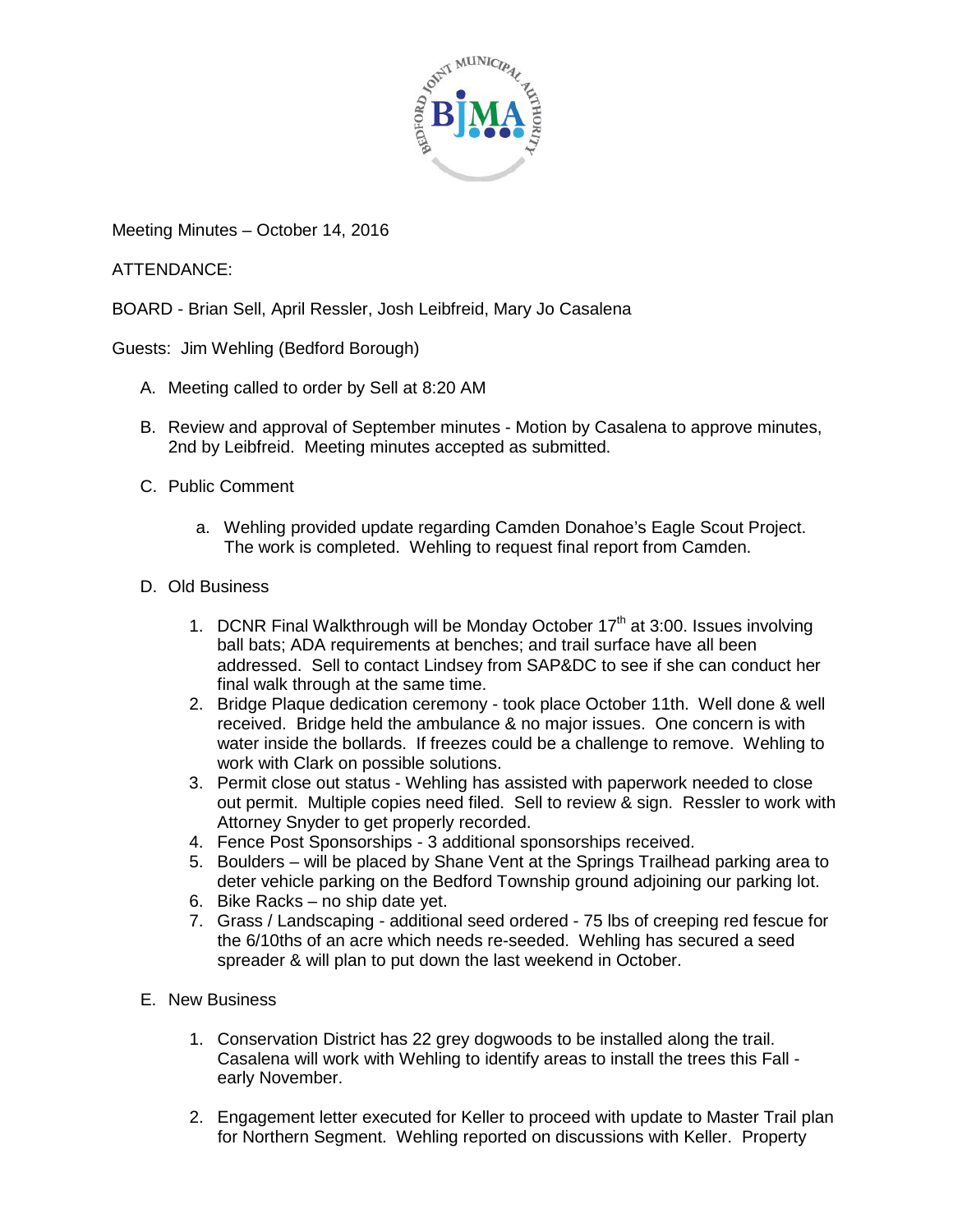ownership discussed. There may be an owner involved with property at the end of Davidson Street. Wehling reported on various properties & agencies that will be involved. Keller reviewing maps & identifying property ownership & plans to report back to board at November meeting. Discussion of possibly reviewing linkage to Elementary school, with bridge access - which would open up possibility of different funding sources and tie in the educational center, access to school parks and basketball courts.

- 3. REI Mini-Grant ceremony Sell & Wehling will participate. Will show drone video. Take fence post sponsorships.
- 4. CP will be re-surfacing the bridge number 1 sometime after the walk through on October 17th. No date confirmed yet, but Springs agreeable to bridge closure for short time period.
- 5. PennDOT funds remain to be billed at \$1,446.65. Wehling prepared worksheet to request the final payment.
- 6. Dead tree issues along trail. There is minimal debris, but there are a few dead trees which we should plan to remove in near future, especially a couple which could fall on fence near switchback. Wehling to check with Jim Davidson.
- 7. Santa Run Rotary discussed with Sell. Wehling suggested option to hold as a trail walk and do on Northern property from Old Bedford Village and loop back to Old Bedford Village to bring awareness to next phase & also promote OBV Christmas events. Wehling to discuss with OBV. Sell to discuss with Rotary.
- F. Reports of Officers
	- 1. Chairman -
	- 2. V Chairman willing to serve another 5 year term. Ressler to notify each Bedford Borough and Bedford Township for re-appointment.
	- 3. Secretary -
	- 4. Treasurer Treasurer's report attached; Leibfreid presented other items on behalf of Treasurer.
		- The 2015 Audit was completed by Wessel & was deemed to be a clean audit with no issues.
		- Presented bills to be paid
		- Received the fully executed grant agreement from CFA

*Motion by Ressler to accept the 2015 audit; 2nd by Leibfreid. Motion carried Motion by Ressler to accept treasurer's report & pay the bills, 2nd by Leibfreid. Motion carried.*

5. Secretary - Treasurer - reported that the game commission will supply blue bird box kits and squirrel & duck boxes. Suggested working with a scout group or possible other volunteers to assemble and install. Casalena will confirm availability with Game Commission.

*Motion to Adjourn Meeting by Ressler at 9:40 AM; 2nd by Sell. Meeting adjourned.*